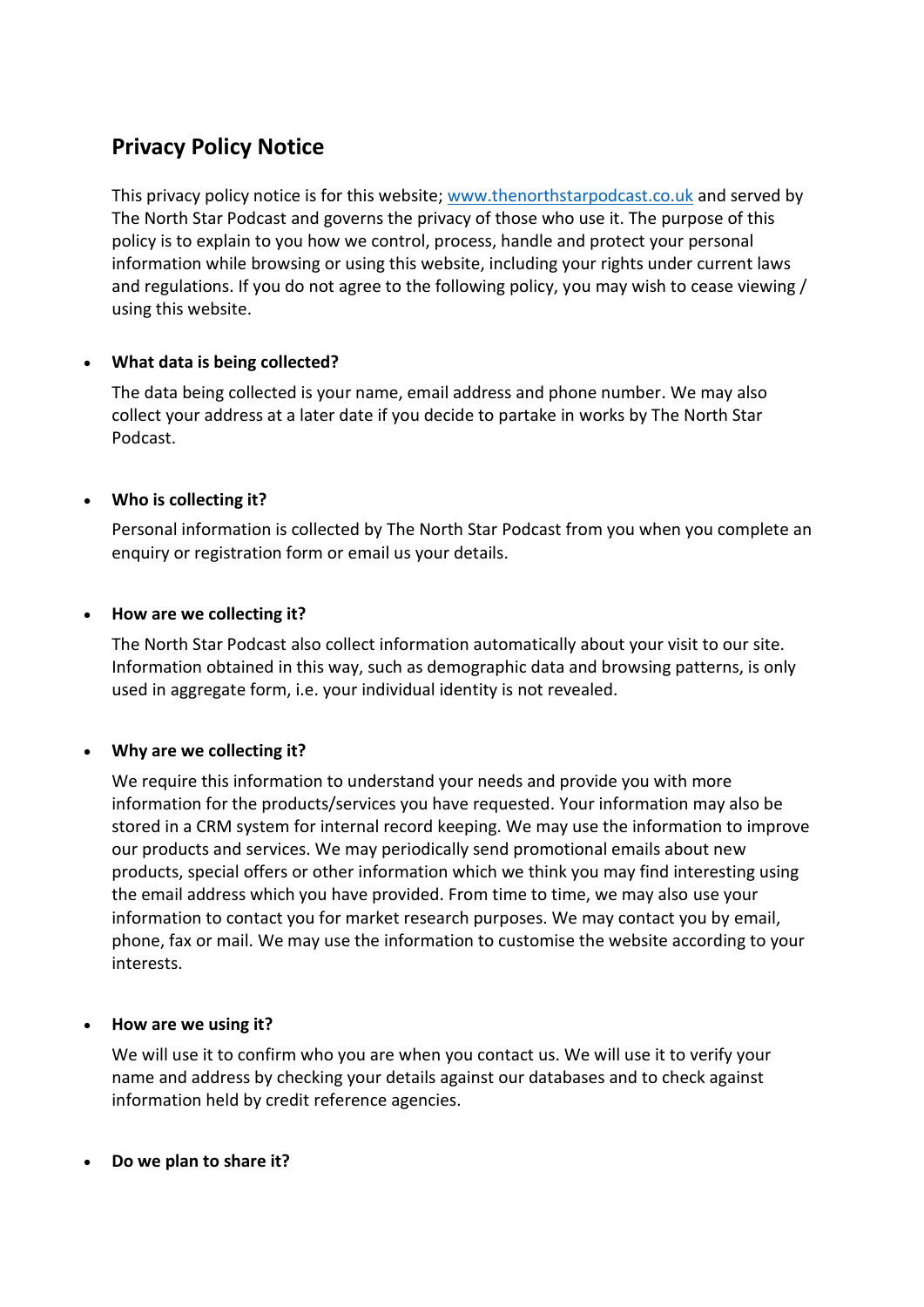We will only share personal information with others when we are legally permitted to do so. We do not share or sell your data to any third parties.

## • **How long will we store it?**

We'll keep your personal information securely stored for as long as we need it to provide you with the services you want from us.

## • **What control do I have over it?**

We will not sell, distribute or lease your personal information to third parties unless we have your permission or are required by law to do so. We may use your personal information to send you promotional information about third parties which we think you may find interesting if you tell us that you wish this to happen. You may request details of personal information which we hold about you under the Data Protection Act 1998. A small fee may be payable. If you would like a copy of the information held on you, please write to or email us.

## **Your individual rights**

Under the GDPR your rights are as follows.

- the right to be informed;
- the right of access;
- the right to rectification;
- the right to erasure;
- the right to restrict processing;
- the right to data portability;
- the right to object; and
- the right not to be subject to automated decision-making including profiling.

#### **Links**

For your convenience we have included links on this website to other sites that we believe you may find useful.

Please ensure, when you click on any of our links, that you read the privacy statement located on the website you have selected.

Any websites connected with this site are not within our control.

# **Cookies**

Our website uses cookies. A cookie is a small file of letters and numbers that we put on your computer if you agree. These cookies allow us to distinguish you from other users of the website which helps us to provide you with a better experience when you browse our website and also allows us to improve our site.